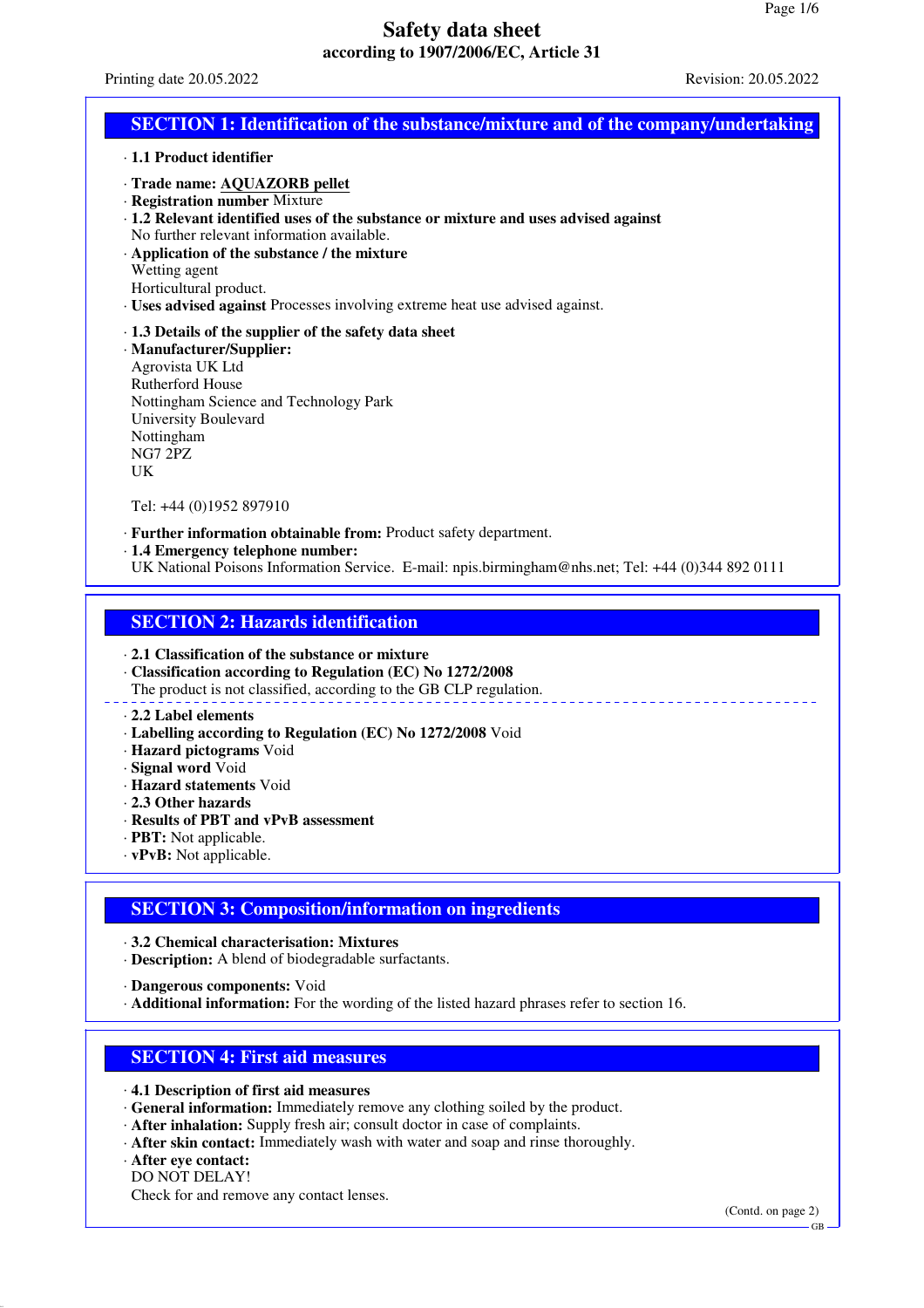Printing date 20.05.2022 Revision: 20.05.2022

(Contd. of page 1)

### **Trade name: AQUAZORB pellet**

Rinse opened eye for several minutes under running water. Then consult a doctor. · **After swallowing:**

Rinse out mouth and then drink plenty of water.

Do not induce vomiting; call for medical help immediately.

If vomiting occurs spontaneously, keep head below hips to prevent aspiration. Call for a doctor immediately.

· **Information for doctor:** Treat symptomatically and supportively.

· **4.2 Most important symptoms and effects, both acute and delayed**

No further relevant information available.

· **4.3 Indication of any immediate medical attention and special treatment needed**

No further relevant information available.

# **SECTION 5: Firefighting measures**

· **5.1 Extinguishing media**

- · **Suitable extinguishing agents:**
- CO2, powder or water spray. Fight larger fires with water spray or alcohol resistant foam.
- · **5.2 Special hazards arising from the substance or mixture**
- Formation of toxic gases is possible during heating or in case of fire.
- · **5.3 Advice for firefighters**
- · **Protective equipment:**

Do not inhale explosion gases or combustion gases.

Wear self-contained respiratory protective device.

Wear fully protective suit.

# **SECTION 6: Accidental release measures**

· **6.1 Personal precautions, protective equipment and emergency procedures** Ensure adequate ventilation · **6.2 Environmental precautions:**

Do not allow product to reach sewage system or any water course in the undiluted form.

· **6.3 Methods and material for containment and cleaning up:**

Pick up mechanically.

Send for recovery or disposal in suitable receptacles.

· **6.4 Reference to other sections**

See Section 7 for information on safe handling.

See Section 8 for information on personal protection equipment.

See Section 13 for disposal information.

# **SECTION 7: Handling and storage**

· **7.1 Precautions for safe handling**

Ensure good ventilation/exhaustion at the workplace.

Avoid direct contact (skin/eye contact, ingestion and/or inhalation of fume/mist/dust) with the product in the undiluted form.

· **Information about fire - and explosion protection:** No special measures required.

· **7.2 Conditions for safe storage, including any incompatibilities**

- · **Storage:**
- · **Requirements to be met by storerooms and receptacles:** No special requirements.
- · **Information about storage in one common storage facility:** Store away from foodstuffs. Store away from oxidising agents.
- · **Further information about storage conditions:** Protect from humidity and water. Keep container tightly sealed. Store in cool, dry conditions in well sealed receptacles.

(Contd. on page 3)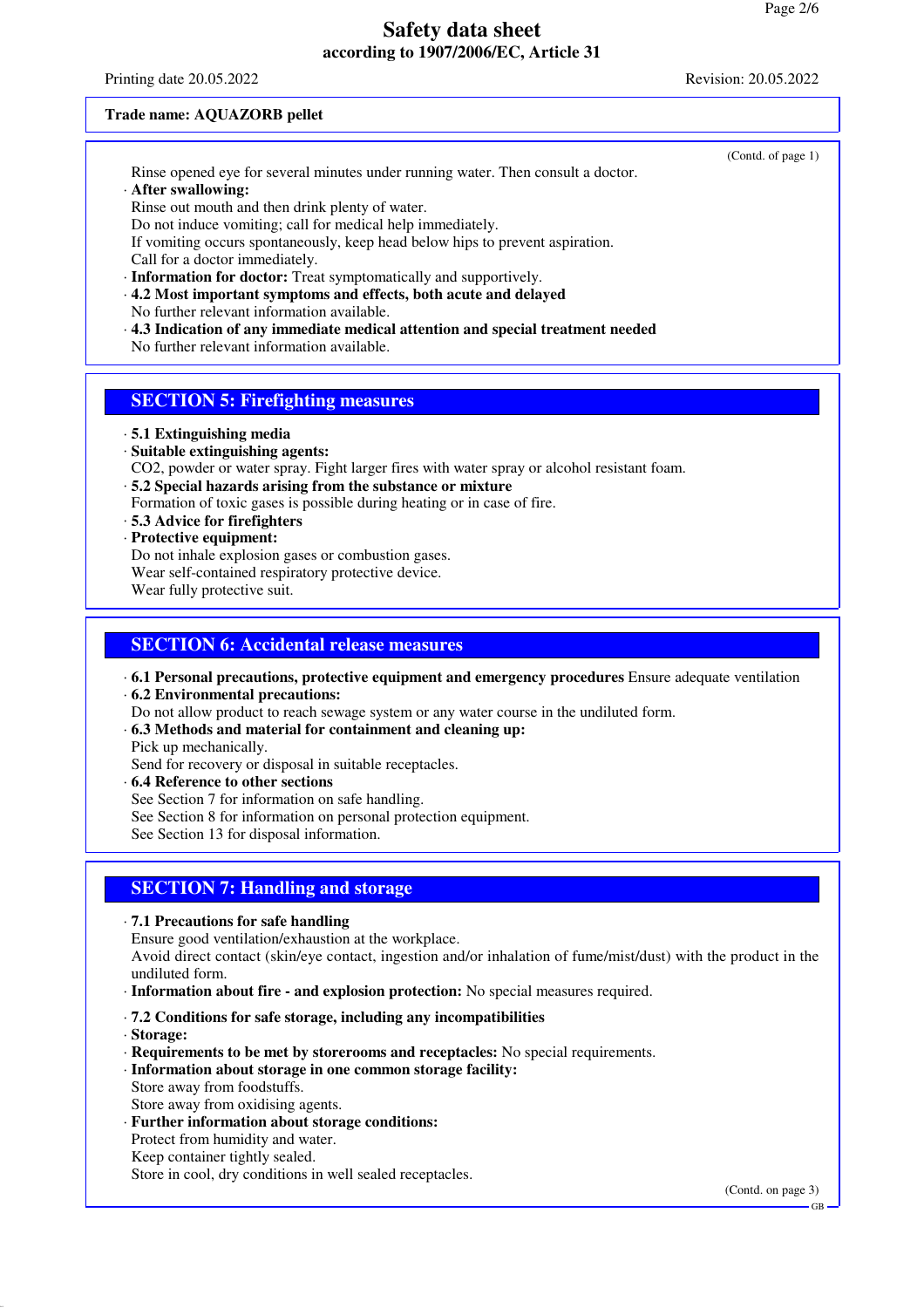Printing date 20.05.2022 Revision: 20.05.2022

(Contd. of page 2)

### **Trade name: AQUAZORB pellet**

Protect from heat and direct sunlight.

· **7.3 Specific end use(s)** No further relevant information available.

## **SECTION 8: Exposure controls/personal protection**

- · **8.1 Control parameters**
- · **Additional information about design of technical facilities:** No further data; see item 7.
- · **Ingredients with limit values that require monitoring at the workplace:**
- The product does not contain any relevant quantities of materials with critical values that have to be monitored at the workplace.
- · **Additional information:** The lists valid during the making were used as basis.
- · **8.2 Exposure controls**
- · **Personal protective equipment:**
- · **General protective and hygienic measures:**
- Keep away from foodstuffs, beverages and feed.
- Immediately remove all soiled and contaminated clothing

Wash hands before breaks and at the end of work.

- Avoid contact with the eyes.
- Avoid close or long term contact with the skin.
- · **Respiratory protection:** Use suitable respiratory protective device in case of insufficient ventilation.
- · **Protection of hands:**



Protective gloves

The glove material has to be impermeable and resistant to the product/ the substance/ the preparation.

Selection of the glove material on consideration of the penetration times, rates of diffusion and the degradation · **Material of gloves**

The selection of the suitable gloves does not only depend on the material, but also on further marks of quality and varies from manufacturer to manufacturer. As the product is a preparation of several substances, the resistance of the glove material can not be calculated in advance and has therefore to be checked prior to the application.

#### · **Penetration time of glove material**

The exact break through time has to be found out by the manufacturer of the protective gloves and has to be observed.

· **Eye protection:**



Tightly sealed goggles

#### · **Body protection:**

Impervious protective clothing

Body protection must be chosen depending on product properties, activity and possible exposure.

| .9.1 Information on basic physical and chemical properties<br><b>General Information</b> |                 |  |  |
|------------------------------------------------------------------------------------------|-----------------|--|--|
| $\cdot$ Appearance:                                                                      |                 |  |  |
| Form:                                                                                    | <b>Pellets</b>  |  |  |
| Colour:                                                                                  | Yellow          |  |  |
| $\cdot$ Odour:                                                                           | Mild            |  |  |
| <b>Odour threshold:</b>                                                                  | Not determined. |  |  |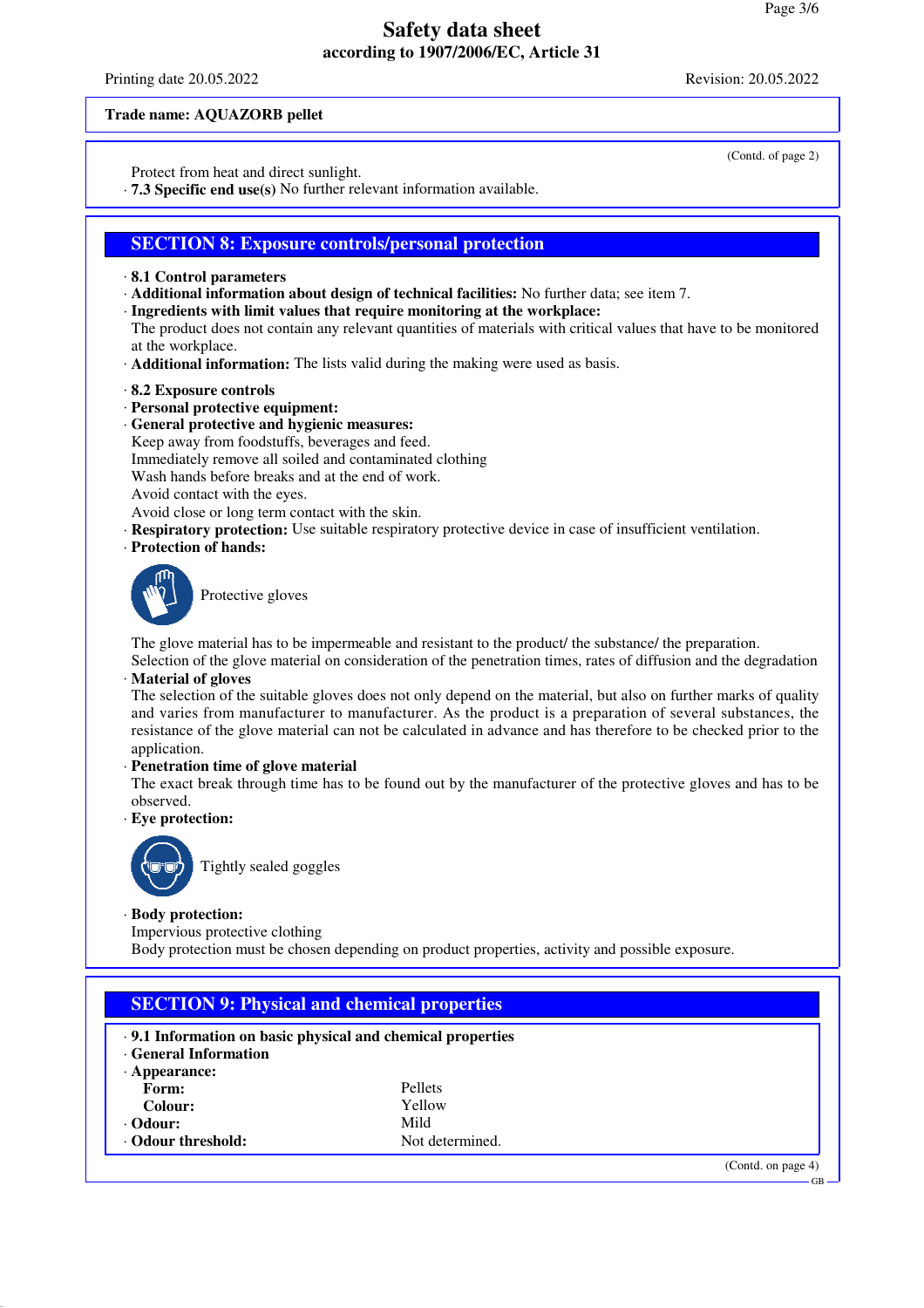Printing date 20.05.2022 Revision: 20.05.2022

### **Trade name: AQUAZORB pellet**

|                                                                                                                | (Contd. of page 3)                                                                                            |
|----------------------------------------------------------------------------------------------------------------|---------------------------------------------------------------------------------------------------------------|
| · pH-value:                                                                                                    | Not determined.                                                                                               |
| Change in condition<br>Melting point/freezing point:<br>Initial boiling point and boiling range: Undetermined. | Undetermined.                                                                                                 |
| · Flash point:                                                                                                 | Not applicable.                                                                                               |
| · Flammability (solid, gas):                                                                                   | Not applicable.                                                                                               |
| · Decomposition temperature:                                                                                   | Not determined.                                                                                               |
| · Auto-ignition temperature:                                                                                   | Product is not self-igniting.                                                                                 |
| <b>Explosive properties:</b>                                                                                   | Product does not present an explosion hazard.                                                                 |
| · Explosion limits:<br>Lower:<br><b>Upper:</b>                                                                 | Not determined.<br>Not determined.                                                                            |
| · Vapour pressure:                                                                                             | Not determined.                                                                                               |
| · Density:<br>· Relative density<br>· Vapour density<br>· Evaporation rate                                     | Not determined.<br>Not determined.<br>Not determined.<br>Not determined.                                      |
| · Solubility in / Miscibility with<br>water:                                                                   | Soluble.                                                                                                      |
| · Partition coefficient: n-octanol/water:                                                                      | Not determined.                                                                                               |
| · Viscosity:<br>Dynamic:<br>Kinematic:                                                                         | Not determined.<br>Not determined.                                                                            |
| · Solvent content:<br>VOC (EC)                                                                                 | $0.00\%$                                                                                                      |
| ⋅ 9.2 Other information                                                                                        | NOTE: The physical data presented above are typical values and<br>should not be construed as a specification. |

## **SECTION 10: Stability and reactivity**

- · **10.1 Reactivity** No further relevant information available.
- · **10.2 Chemical stability**
- · **Thermal decomposition / conditions to be avoided:**
- No decomposition if used and stored according to specifications.
- To avoid thermal decomposition do not overheat.
- · **10.3 Possibility of hazardous reactions** No dangerous reactions known.
- · **10.4 Conditions to avoid** No further relevant information available.
- · **10.5 Incompatible materials:**
- Strong acids.
- Strong bases.

Strong oxidising agents.

- · **10.6 Hazardous decomposition products:** Carbon monoxide and carbon dioxide
- Sulphur oxides (SOx)

(Contd. on page 5)

GB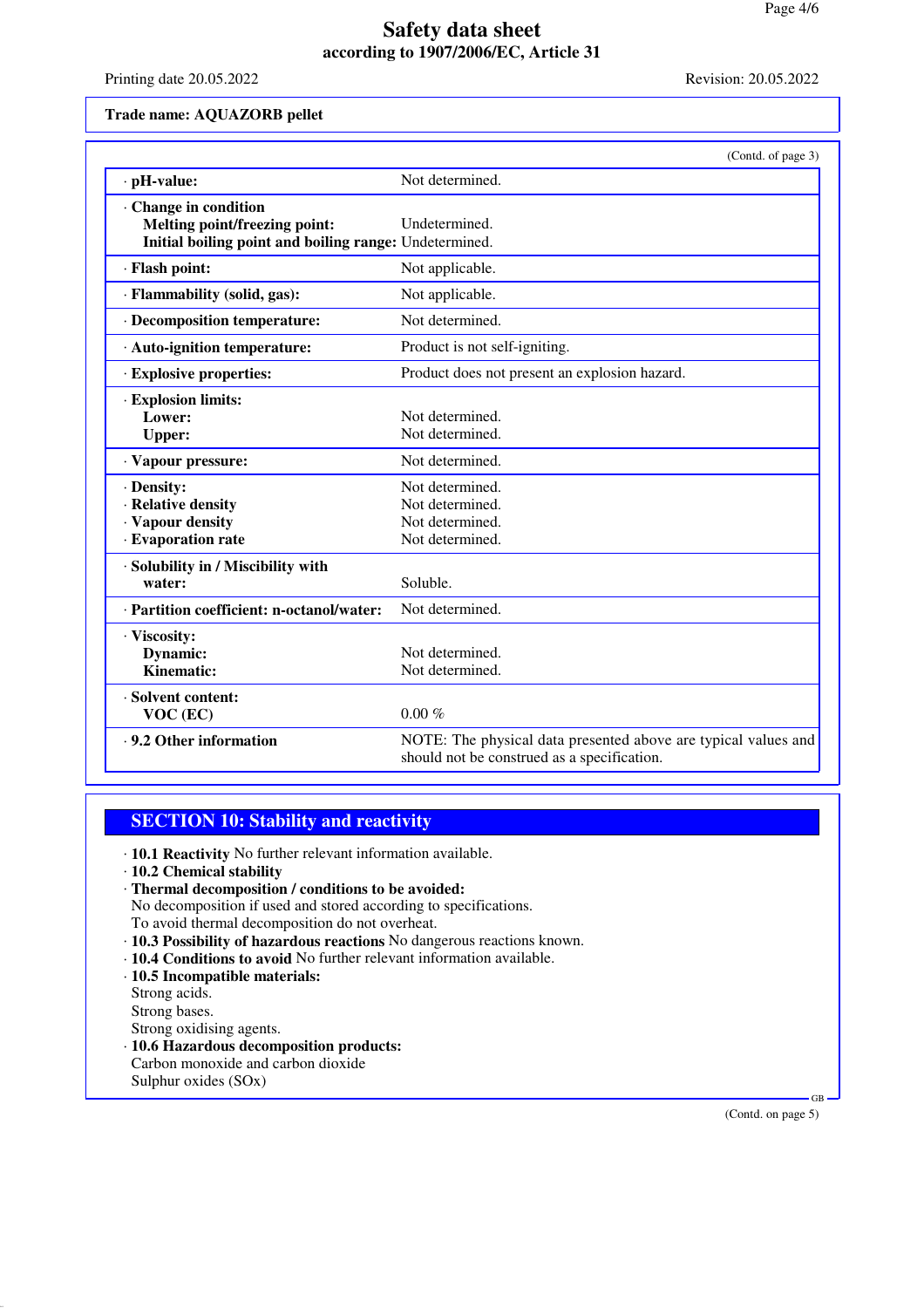Printing date 20.05.2022 Revision: 20.05.2022

### **Trade name: AQUAZORB pellet**

(Contd. of page 4)

# **SECTION 11: Toxicological information**

- · **11.1 Information on toxicological effects**
- · **Acute toxicity** Based on available data, the classification criteria are not met.
- · **Primary irritant effect:**
- · **Skin corrosion/irritation**

Will defat and dry the skin.

Frequent or prolonged contact may irritate and cause dermatitis.

- · **Serious eye damage/irritation** Based on available data, the classification criteria are not met.
- · **Respiratory or skin sensitisation** Based on available data, the classification criteria are not met.
- · **Additional toxicological information:**
- · **CMR effects (carcinogenity, mutagenicity and toxicity for reproduction)**
- · **Germ cell mutagenicity** Based on available data, the classification criteria are not met.
- · **Carcinogenicity** Based on available data, the classification criteria are not met.
- · **Reproductive toxicity** Based on available data, the classification criteria are not met.
- · **STOT-single exposure** Based on available data, the classification criteria are not met.
- · **STOT-repeated exposure** Based on available data, the classification criteria are not met.
- · **Aspiration hazard** Based on available data, the classification criteria are not met.

## **SECTION 12: Ecological information**

- · **12.1 Toxicity**
- · **Aquatic toxicity:** No further relevant information available.
- · **12.2 Persistence and degradability** The organic portion of the product is biodegradable.
- · **12.3 Bioaccumulative potential** Product is not expected to bioaccumulate.
- · **12.4 Mobility in soil** No further relevant information available.
- · **Additional ecological information:**
- · **General notes:**

Water hazard class 1 (German Regulation) (Self-assessment): slightly hazardous for water

Do not allow undiluted product or large quantities of it to reach ground water, water course or sewage system. Must not reach sewage water or drainage ditch undiluted or unneutralised.

- · **12.5 Results of PBT and vPvB assessment**
- · **PBT:** Not applicable.
- · **vPvB:** Not applicable.
- · **12.6 Other adverse effects** No further relevant information available.

### **SECTION 13: Disposal considerations**

## · **13.1 Waste treatment methods**

### · **Recommendation**

Recommended Hierarchy of Controls:

- Minimise waste;
- Reuse if not contaminated;
- Recycle, if possible; or
- Safe disposal (if all else fails).
- Contact waste processors for recycling information.

Must not be disposed together with household garbage. Do not allow product to reach sewage system. Used, degraded or contaminated product may be classified as hazardous waste. Anyone classifying hazardous waste and determining its fate must be qualified in accordance with state and international legislation.

#### · **Uncleaned packaging:**

· **Recommendation:**

Container remains hazardous when empty. Continue to observe all precautions.

Containers, even those that are "empty," may contain residues that can develop flammable and/or hazardous vapours upon heating. Do not cut, drill, grind, weld, or perform similar operations on or near empty containers.

GB